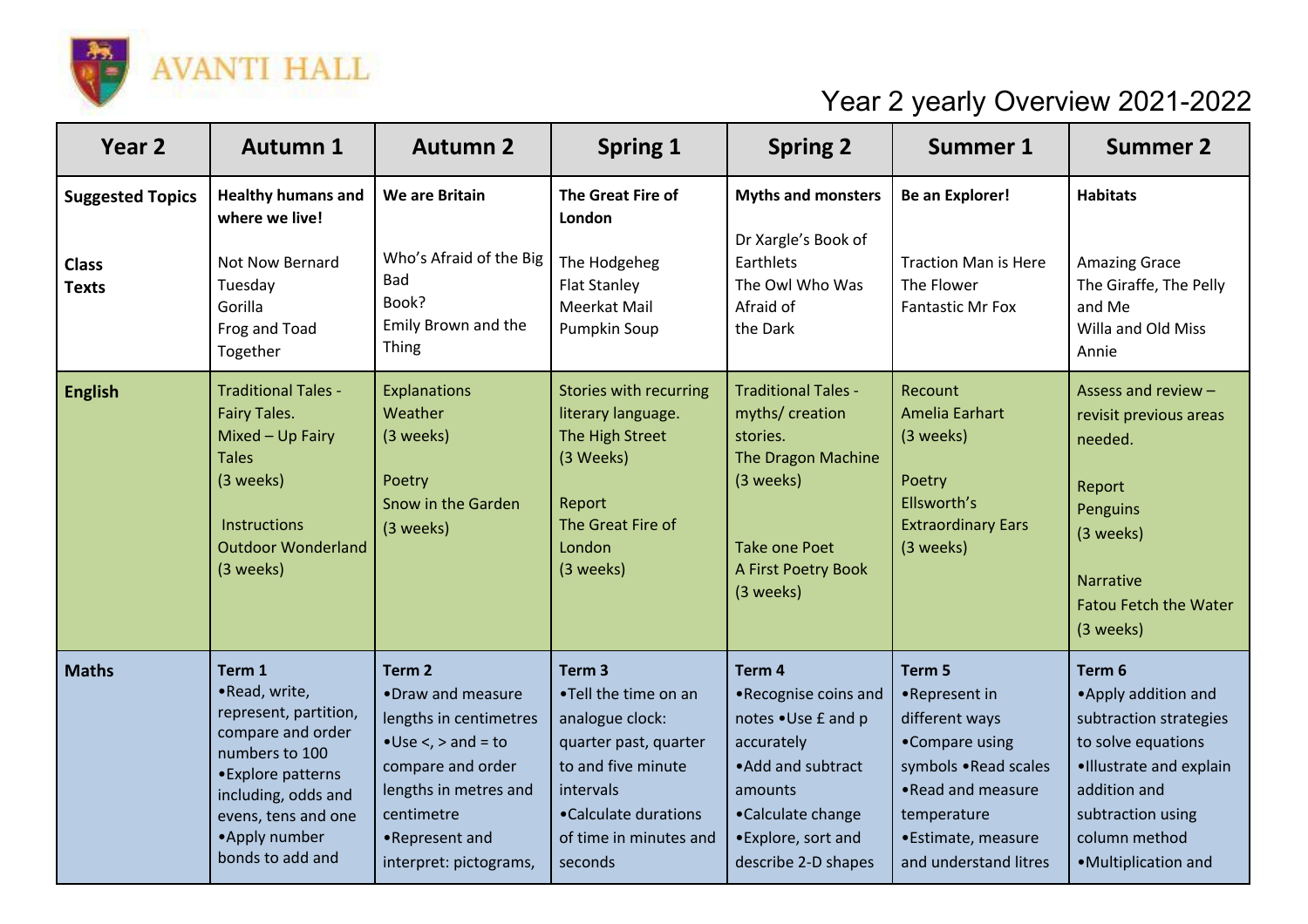|                | subtract .Represent<br>and explain addition<br>and subtraction of<br>two 2-digit numbers.<br>• Add three 1-digit<br>numbers<br>·Introduction to bar<br>models as a<br>representation<br>•Create, label and<br>sketch bar models | block diagrams, tables<br>and tally charts<br>•Calculate the times<br>tables of 2, 5, and 10<br>by skip counting<br>.Relate the 2 times<br>table to doubling<br>•Explore<br>representations of<br>multiplication and<br>division<br>•Commutativity | •Sequence daily<br>events<br>•Minutes in an hour<br>and hours in a day<br>• Part-whole<br>relationships<br>• Fractions as part of a<br>whole or a whole set<br>• Relate to division<br>• Equivalent fractions<br>·Illustrate, represent<br>and explain addition<br>and subtraction<br>involving regrouping<br>including 'Make Ten',<br>'Round and adjust' and<br>near doubles<br>strategies | •Lines of symmetry<br>in 2-D shapes<br>•Identify 2-D shapes<br>on 3-D shapes<br>•Compare and sort<br>2-D and 3-D shapes<br>·Use language to<br>describe position,<br>direction and<br>rotation to follow a<br>route | and millilitres<br>•Compare and order<br>capacities<br>. Weigh and compare<br>masses in kilograms<br>and grams | division facts for 3 and<br>$\overline{a}$<br>• Relate 4 times table<br>to doubling the 2 times<br>tables<br>•Describe, interpret<br>and represent using<br>arrays and bar models<br>•Recognise inverse<br>relationships |
|----------------|---------------------------------------------------------------------------------------------------------------------------------------------------------------------------------------------------------------------------------|----------------------------------------------------------------------------------------------------------------------------------------------------------------------------------------------------------------------------------------------------|---------------------------------------------------------------------------------------------------------------------------------------------------------------------------------------------------------------------------------------------------------------------------------------------------------------------------------------------------------------------------------------------|---------------------------------------------------------------------------------------------------------------------------------------------------------------------------------------------------------------------|----------------------------------------------------------------------------------------------------------------|--------------------------------------------------------------------------------------------------------------------------------------------------------------------------------------------------------------------------|
| <b>Science</b> | <b>Animals including</b><br>humans                                                                                                                                                                                              |                                                                                                                                                                                                                                                    | Uses of everyday<br>material                                                                                                                                                                                                                                                                                                                                                                |                                                                                                                                                                                                                     | Plants                                                                                                         | Living things and their<br>habitats                                                                                                                                                                                      |
| <b>History</b> | Local history: our<br>high street                                                                                                                                                                                               |                                                                                                                                                                                                                                                    | The Great Fire of<br>London                                                                                                                                                                                                                                                                                                                                                                 |                                                                                                                                                                                                                     | Significant individuals:<br><b>Explorers</b>                                                                   |                                                                                                                                                                                                                          |
| Geography      |                                                                                                                                                                                                                                 | We are Britain                                                                                                                                                                                                                                     |                                                                                                                                                                                                                                                                                                                                                                                             | Weather                                                                                                                                                                                                             |                                                                                                                | Africa                                                                                                                                                                                                                   |

| <b>R.E</b> | What is the good      | What does it mean to | Why does Easter       | Who is a Muslim and | Who is a Muslim and | How should we care    |
|------------|-----------------------|----------------------|-----------------------|---------------------|---------------------|-----------------------|
|            | news Christians       | belong to a faith    | matter to Christians? | how do they live?   | how do they live?   | for others and the    |
|            | believe Jesus brings? | community?           |                       | (double unit)       | (double unit)       | World and why does it |
|            |                       |                      |                       |                     |                     | matter?               |